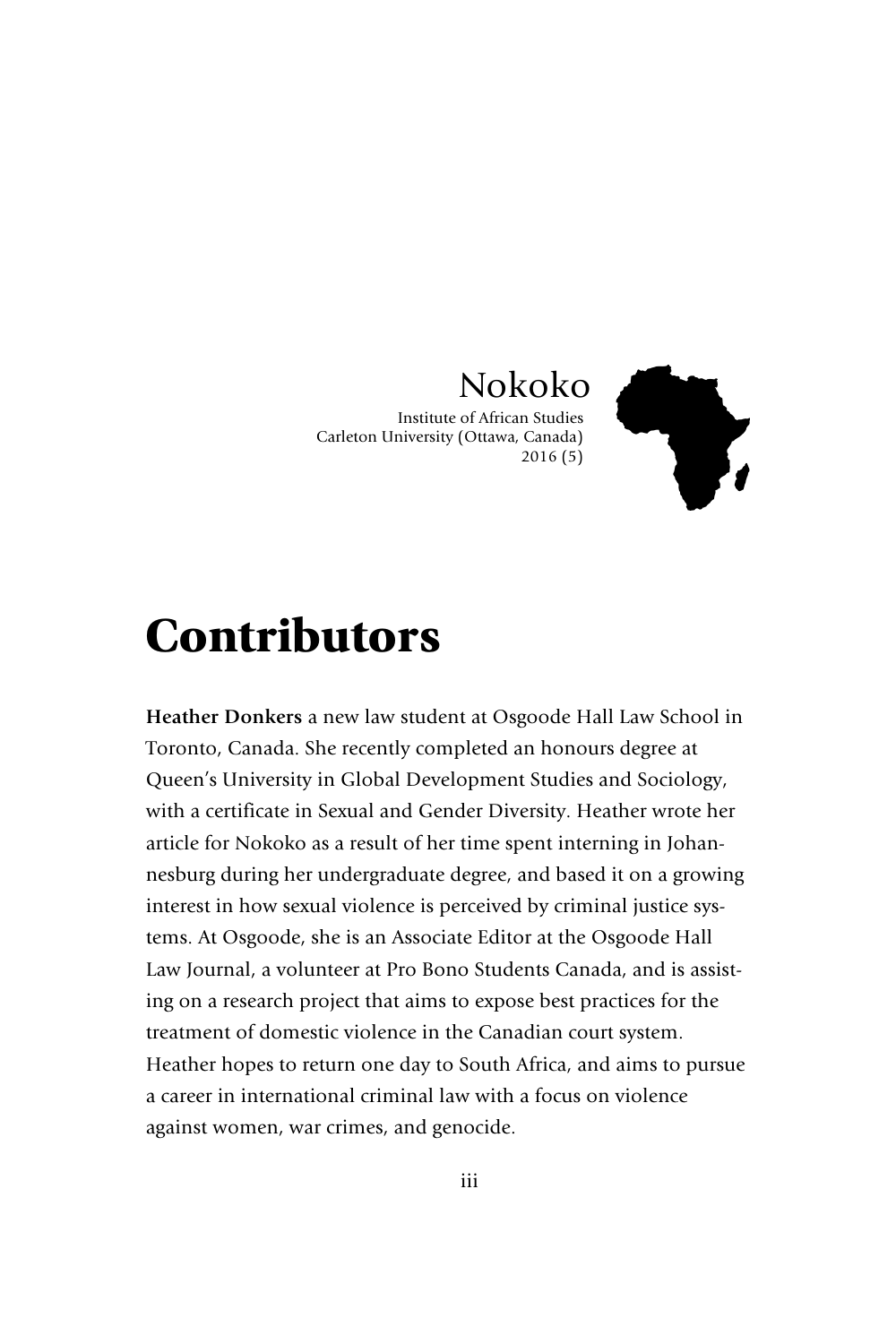**Brittany M. Hopkin** was born in Western Australia, and received a Bachelor of Arts in English Literature (Honours) from Mount Royal University in Calgary, Canada. Her research interests include postcolonial criticism, human rights and decolonization, and the connections between neocolonialism and political violence. In particular, Brittany is interested in the sociology of violence and its intersection with race and gender. During her undergraduate career, Brittany received several scholarships in recognition of her writing, including the Edith Park Scholarship for English Literature, and was nominated to be a member of the Golden Key International Honours Society. Brittany has presented papers at a variety of academic conferences, and plans to continue to participate in such discussions by pursuing a Master's Degree in English Literature. Currently, Brittany lives and teaches English in South Korea.

**Claudia Howald** is a social anthropologist with a MA in social sciences from the University of Neuchâtel (Switzerland). In her Master thesis she worked on internal displacement, social movements and humanitarian interventions in the Colombian Pacific region. Since 2012 she lives with her family in Quibdó (Colombia), where she has worked as researcher and lecturer at the Fundación Universitaria Claretiana, in close collaboration with Church and social organizations, on research issues around Black communities, mining, natural resources and armed conflict. She's actually member of ASINCH (*Asociación para las investigaciones culturales del Chocó*) with whom she's worked on sexuality, gender, race and youth in urban Black contexts in Chocó.

**Sophia Jesow** is a Masters Candidate in Public Policy at Johnson Shoyama Graduate School of Public Policy. Sophia graduated from York University in 2015 and holds a double major in International Development Studies and African Studies. Her research interests in-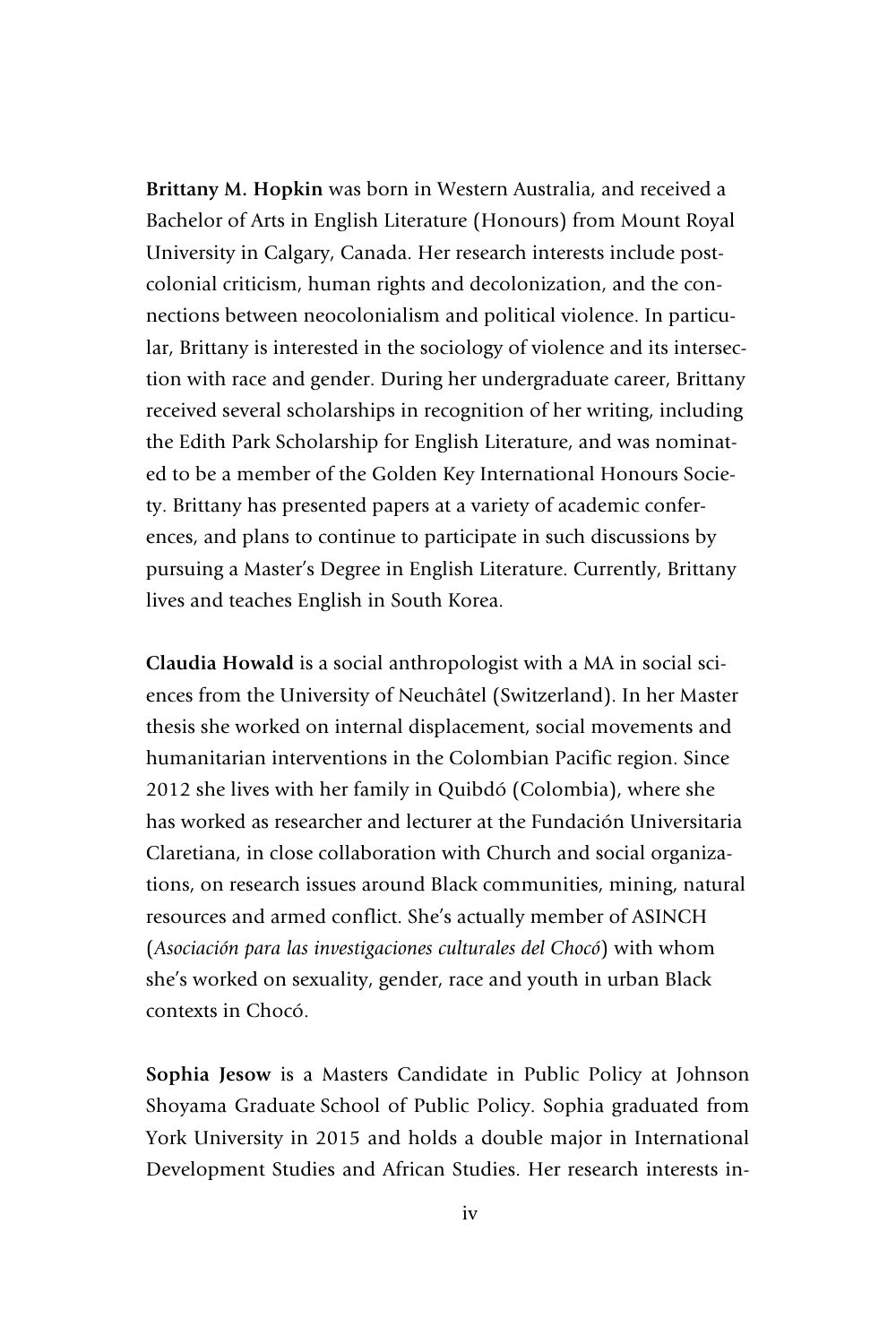clude immigration, settlement and economic integration; transnational networks and the migration processes; social welfare policy; public health policy, and healthcare quality, access, and evaluation. Sophia's research focuses on the experiences of immigrant women in Canada and the degree to which Canadian policies and programs meet their needs. Her research aims to contribute new knowledge to the understanding of immigrant communities in Canada and to develop well-prepared strategies that deal with the prominent issues present in these communities.

**Wangui Kimari** is a final year PhD candidate in the Department of Anthropology at York University. Her project historicizes urban planning in Nairobi from the vantage point of 'slum' residents and this work draws attention to the connections between formal urban spatial management and police violence in the city.

**Suvi Lensu** is a social scientist and an activist who has been interested in citizenship rights for as long as she can remember. She holds an MA in Latin American Studies from Stockholm University and a BA in African Studies from SOAS (School of African Studies and Oriental Studies) at London University. Suvi has worked in several research projects and for human rights organization in Latin America and in her native country Finland. As a researcher, Suvi has focused on the subjects of globalization, post-colonial identity, gender, migration, and politics of borders. Personally, she is particularly interested in the intersection between the questions of gender equality, political decision-making and daily lives of people around the world. Enthusiastic about film, Suvi believes the ways in which identities are written and performed offer an endlessly inspiring field for exploring social change.